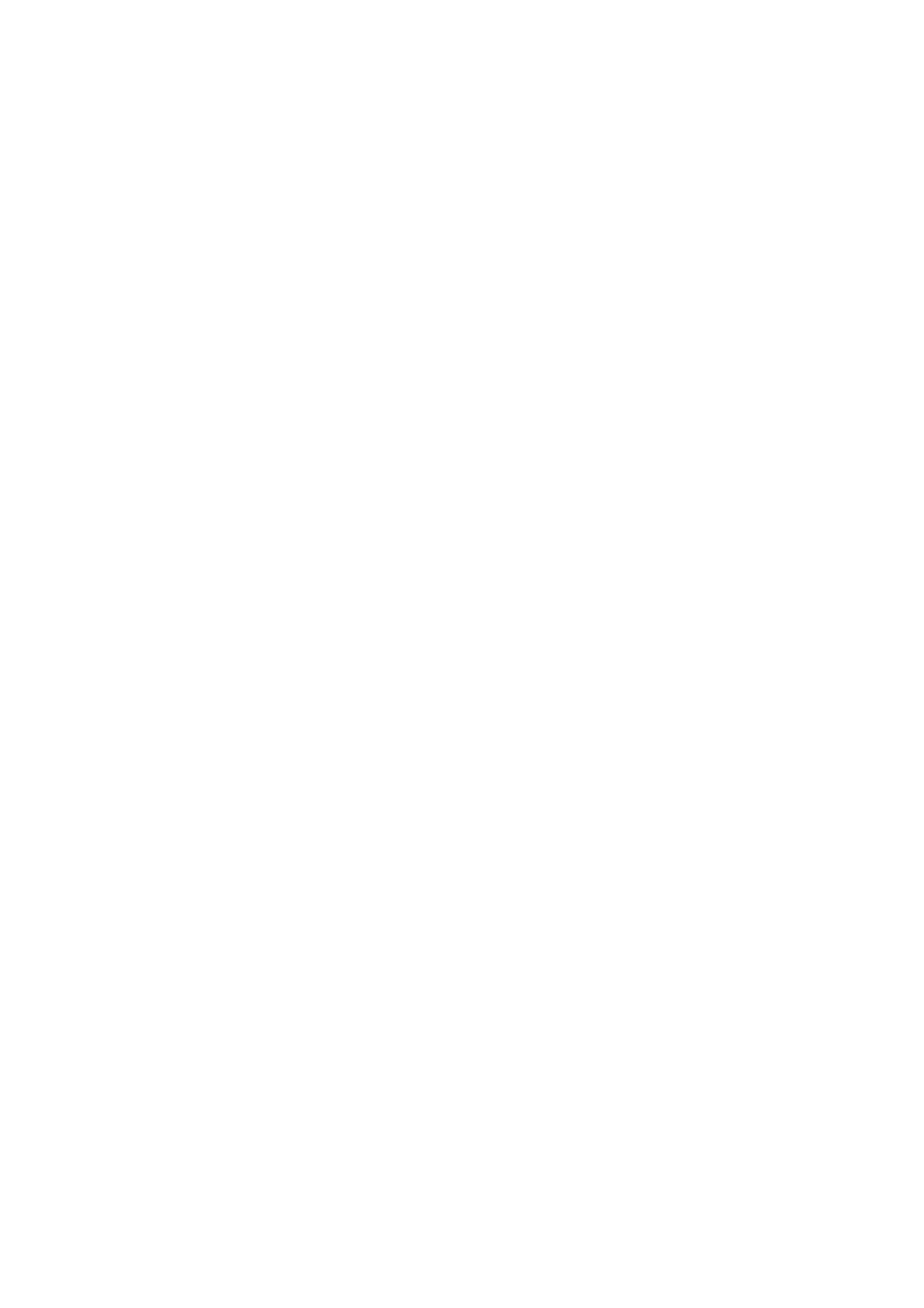| Things whose names would defile my tongue!<br>How I hate the mouldy sheet!                                                                                                                                                                                                            | 105        |
|---------------------------------------------------------------------------------------------------------------------------------------------------------------------------------------------------------------------------------------------------------------------------------------|------------|
| "Ah, though a ghost, I'm a lady still!"<br>The youth recoiled aghast.<br>Her eyes grew wide and pale and chill<br>With a terror that surpassed.<br>He caught her hand: a freezing thrill<br>Stung to his wrist, but with steadfast will<br>He held it warm and fast.                  | 110        |
| "What can I do to save thee, dear?"<br>At the word she sprang upright;<br>On tip toe she stood, he bent his ear,<br>She whispered, whispered light.<br>She withdrew; she gazed with an asking fear?<br>Like one that looks on his lady's bier<br>He stood, with a face ghost-white.   | 115        |
| "Six times $-$ in vain, oh hapless maid! $-$<br>I have humbled myself to sue!<br>This is the last: as the sunset decayed,<br>Out with the twilight I grew,<br>And about the city flitted and strayed,<br>A wandering, lonely, forsaken shade:<br>No one saw me but you."              | 120<br>125 |
| He shivered, he shook, he had turned to clay,<br>Vile fear had gone into his blood;<br>His face was a dismal ashy gray,<br>Through his heart crept slime and mud;<br>The lady stood in a still dismay,<br>She drooped, she shrank, she withered away<br>Like a half-blown frozen bud. | 130        |
| "Speak once more. Am I frightful then?<br>I live, though they call it death;<br>I am only cold! Say <i>dear</i> again."<br>But scarce could he heave a breath;<br>Over a dank and steaming fen<br>He floated astray from the world of men,                                            | 135        |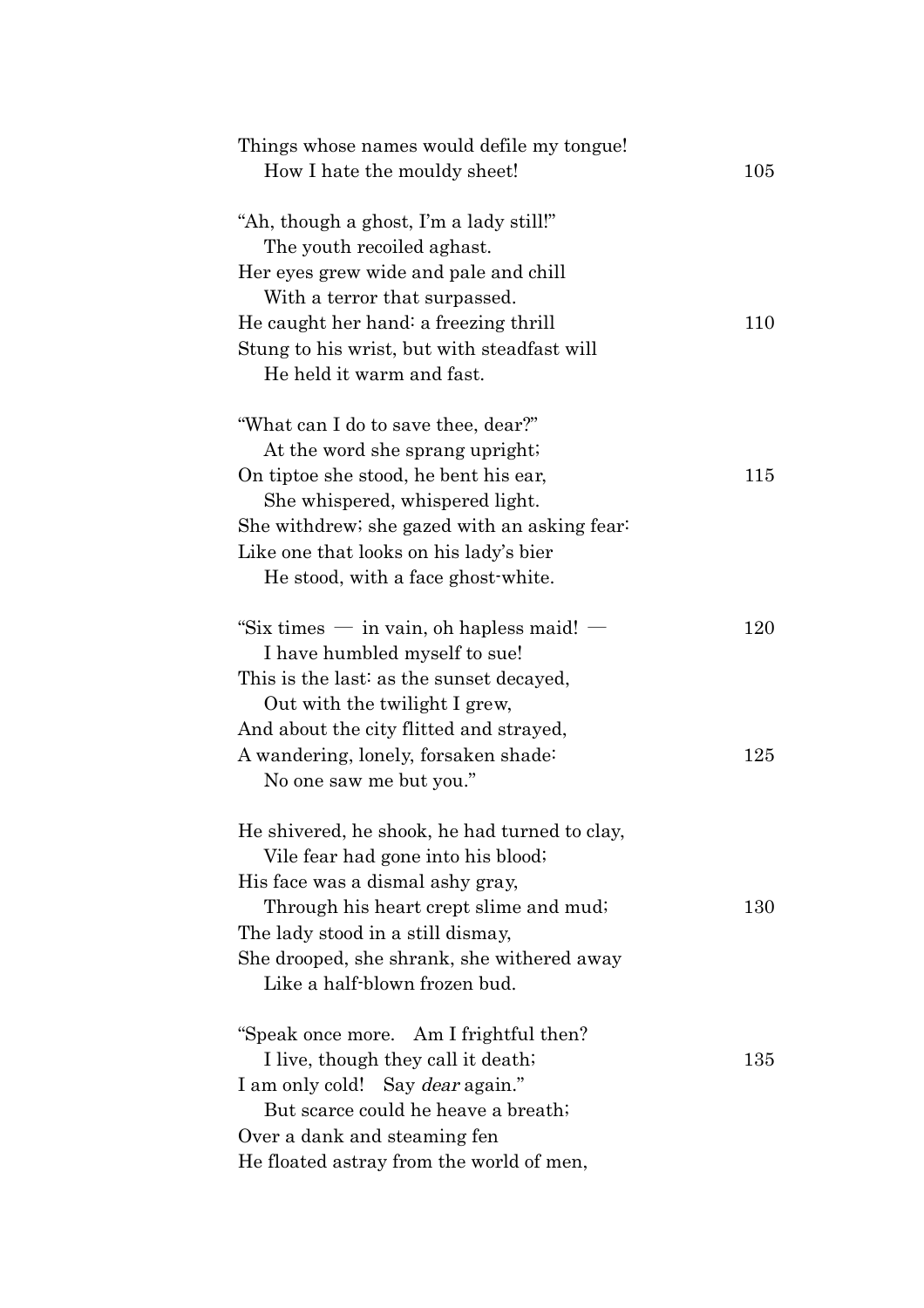| A lost, half-conscious wraith.                                                                                          | 140 |
|-------------------------------------------------------------------------------------------------------------------------|-----|
| "Ah, 'tis the last time! Save me!" Her cry<br>Entered his heart, and lay.<br>But he loved the sunshine, the golden sky, |     |
| And the ghosts' moonlight is gray!                                                                                      |     |
| As feverous visions flit and fly                                                                                        | 145 |
| And without a motion elude the eye,                                                                                     |     |
| She stood three steps away.                                                                                             |     |
| But oh, her eyes! $-$ refusal base                                                                                      |     |
| Those live-soul-stars had slain!                                                                                        |     |
| Frozen eyes in an icy face                                                                                              | 150 |
| They had grown. Like a ghost of the brain,                                                                              |     |
| Beside the lattice, thought-moved in space,                                                                             |     |
| She stood with a doleful despairing grace:                                                                              |     |
| The fire burned! clanged the rain!                                                                                      |     |
|                                                                                                                         |     |
| Faded or fled, she had vanished quite!                                                                                  | 155 |
| The loud wind sank to a sigh;                                                                                           |     |
| Pale faces without paled the face of night,                                                                             |     |
| Sweeping the window by:                                                                                                 |     |
| Some to the glass pressed a cheek of fright,                                                                            |     |
| Some shot a gleam of decaying light                                                                                     | 160 |
| From a flickering, uncertain eye.                                                                                       |     |
|                                                                                                                         |     |
| Whence did it come, from the sky or the deep,                                                                           |     |
| That faint, long-cadenced wail?                                                                                         |     |
| From the closing door of the down-way steep,                                                                            |     |
| His own bosom, or out of the gale?                                                                                      | 165 |
| From the land where dead dreams, or dead maidens sleep?                                                                 |     |
| Out of every night to come will creep                                                                                   |     |
| That cry his heart to quail!                                                                                            |     |
| The clouds had broken, the wind was at rest,                                                                            |     |
| The sea would be still ere morn,                                                                                        | 170 |
| The moon had gone down behind its breast                                                                                |     |
| Save the tip of one blunt horn:                                                                                         |     |
| Was that the ghost-angel without a nest $-$                                                                             |     |
| Across the moonset far in the west                                                                                      |     |
| That thin white vapour borne?                                                                                           | 175 |
|                                                                                                                         |     |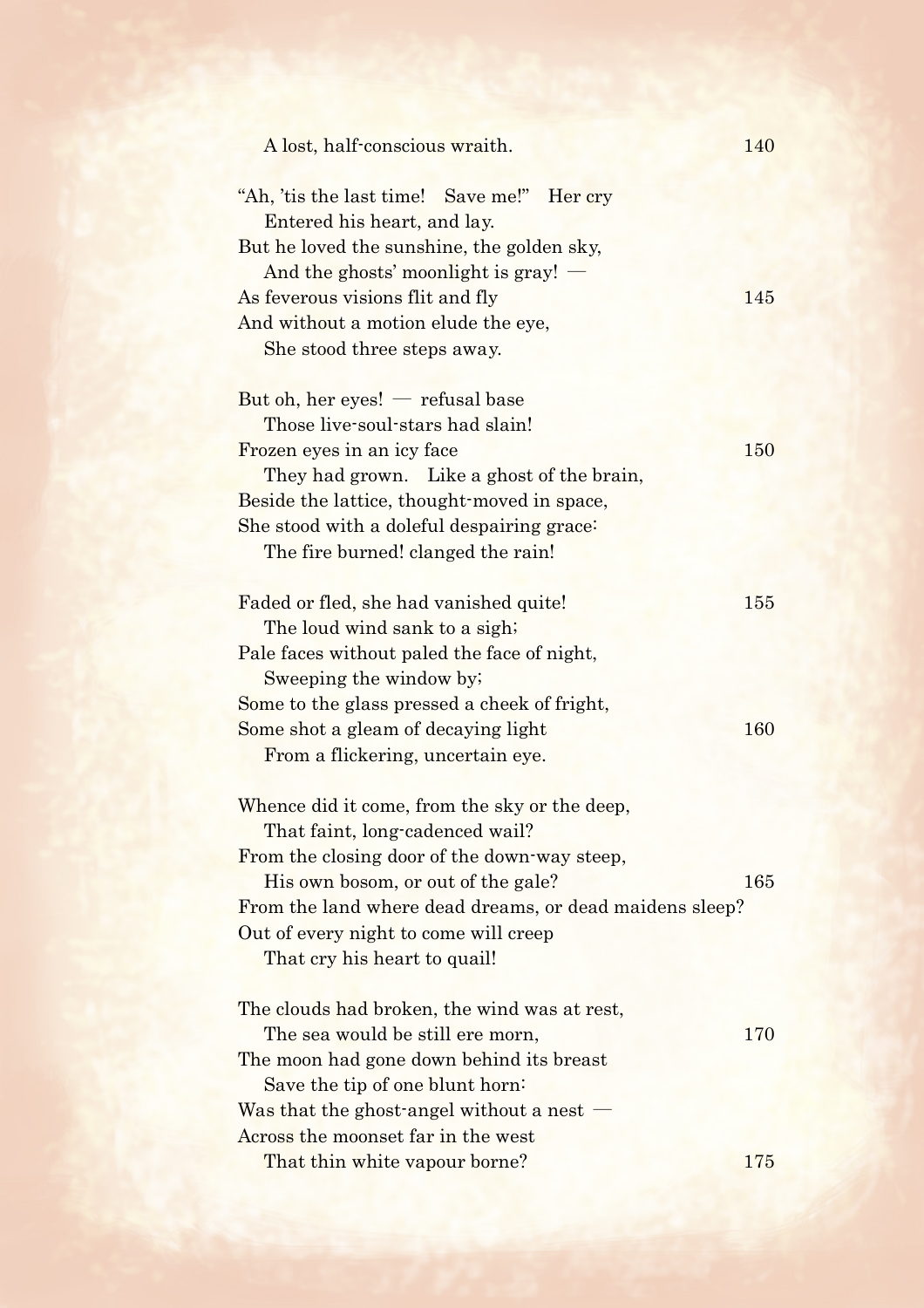| He turned from the lattice: the fire-lit room   |     |
|-------------------------------------------------|-----|
| With its ghost-forsaken chair                   |     |
| Was cold and drear as a rifled tomb,            |     |
| Shameful and dreamless and bare!                |     |
| Filled it was with his own soul's gloom,        | 180 |
| With the sense of a traitor's merited doom,     |     |
| With a lovely ghost's despair!                  |     |
|                                                 |     |
| He had driven a lady, and lightly clad,         |     |
| Out in the stormy cold!                         |     |
| Was she a ghost? $-$ Divinely sad               | 185 |
| Are the people of Hades old!                    |     |
| A wandering ghost? Oh, self-care bad,           |     |
| Caitiff and craven and cowering, which had      |     |
| Refused her an earthly fold!                    |     |
|                                                 |     |
| Ill had she fared, his lovely guest! $-$        | 190 |
| A passion of wild self-blame                    |     |
| Tore the heart that failed in the test          |     |
| With a thousand hooks of shame,                 |     |
| Bent his proud head on his heaving breast,      |     |
| Shore the plume from his ancient crest,         | 195 |
| Puffed at his ancient name.                     |     |
|                                                 |     |
| He sickened with scorn of a fallen will,        |     |
| With love and remorse he wept;                  |     |
| He sank and kissed her footprints chill         |     |
| And the track by her garment swept;             | 200 |
| He kneeled by her chair, all ice-cold still,    |     |
| Dropped his head in it, moaned until            |     |
| For weariness he slept.                         |     |
|                                                 |     |
| He slept until the flaming sun                  |     |
| Laughed at the by-gone dark:                    | 205 |
| "A frightful dream! $-$ but the night is done," |     |
| He said, "and I hear the lark!"                 |     |
| All day he held out; with the evening gun       |     |
| A booming terror his brain did stun,            |     |
| And Doubt, the jackal, gan bark.                | 210 |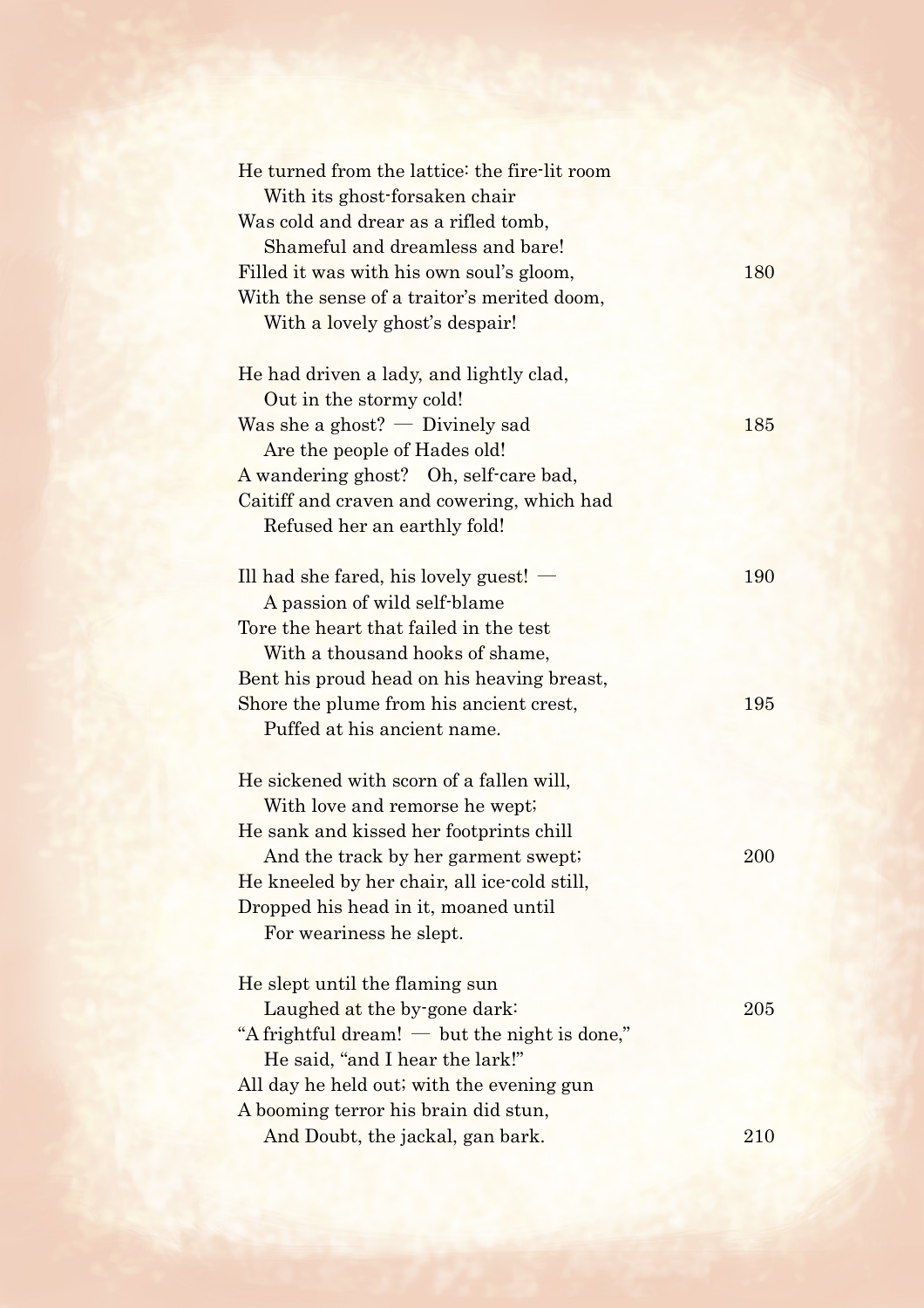| Followed the lion, Conviction, fast,<br>And the truth no dream he knew!<br>Night after night raved the conscience blast,<br>But stilled as the morning grew. |     |
|--------------------------------------------------------------------------------------------------------------------------------------------------------------|-----|
| When seven slow moons had come and passed<br>His self-reproach aside he cast,<br>And the truth appeared untrue.                                              | 215 |
| $\Lambda$ lady fair $\sim$ old story vile! $\sim$                                                                                                            |     |
| Would make his heart her boast:                                                                                                                              |     |
| In the growing glamour of her smile                                                                                                                          | 220 |
| He forgot the lovely ghost;                                                                                                                                  |     |
| Forgot her for bitterness wrapt in wile,                                                                                                                     |     |
| For the lady was false as a crocodile,<br>And her heart was a cave of frost.                                                                                 |     |
|                                                                                                                                                              |     |
| Then the cold white face, with its woe divine,<br>Came back in the hour of sighs:                                                                            | 225 |
| Not always with comfort to those that pine                                                                                                                   |     |
| The dear true faces arise!                                                                                                                                   |     |
| He yearned for her, dreamed of her, prayed for a sign;                                                                                                       |     |
| He wept for her pleading voice, and the shine                                                                                                                | 230 |
| Of her solitary eyes.                                                                                                                                        |     |
|                                                                                                                                                              |     |
| "With thy face so still, which I made so sad $-$                                                                                                             |     |
| Ah me! which I might have wooed                                                                                                                              |     |
| Thou holdest my heart in a love not glad,                                                                                                                    |     |
| Sorrowful, shame-subdued!                                                                                                                                    | 235 |
| Come to me, lady, in pardon clad;                                                                                                                            |     |
| Come to my dreams, white Aidead,<br>For on thee all day I brood!"                                                                                            |     |
|                                                                                                                                                              |     |
| She came not. He sought her in churchyards old,                                                                                                              |     |
| In churchyards by the sea;                                                                                                                                   | 240 |
| And in many a church, when the midnight tolled                                                                                                               |     |
| And the moon shone eerily,                                                                                                                                   |     |
| Down to the crypt he crept, grown bold,<br>Sat all night in the dead men's cold,                                                                             |     |
| And called to her: never came she.                                                                                                                           | 245 |
|                                                                                                                                                              |     |

Praying forgiveness more and more,